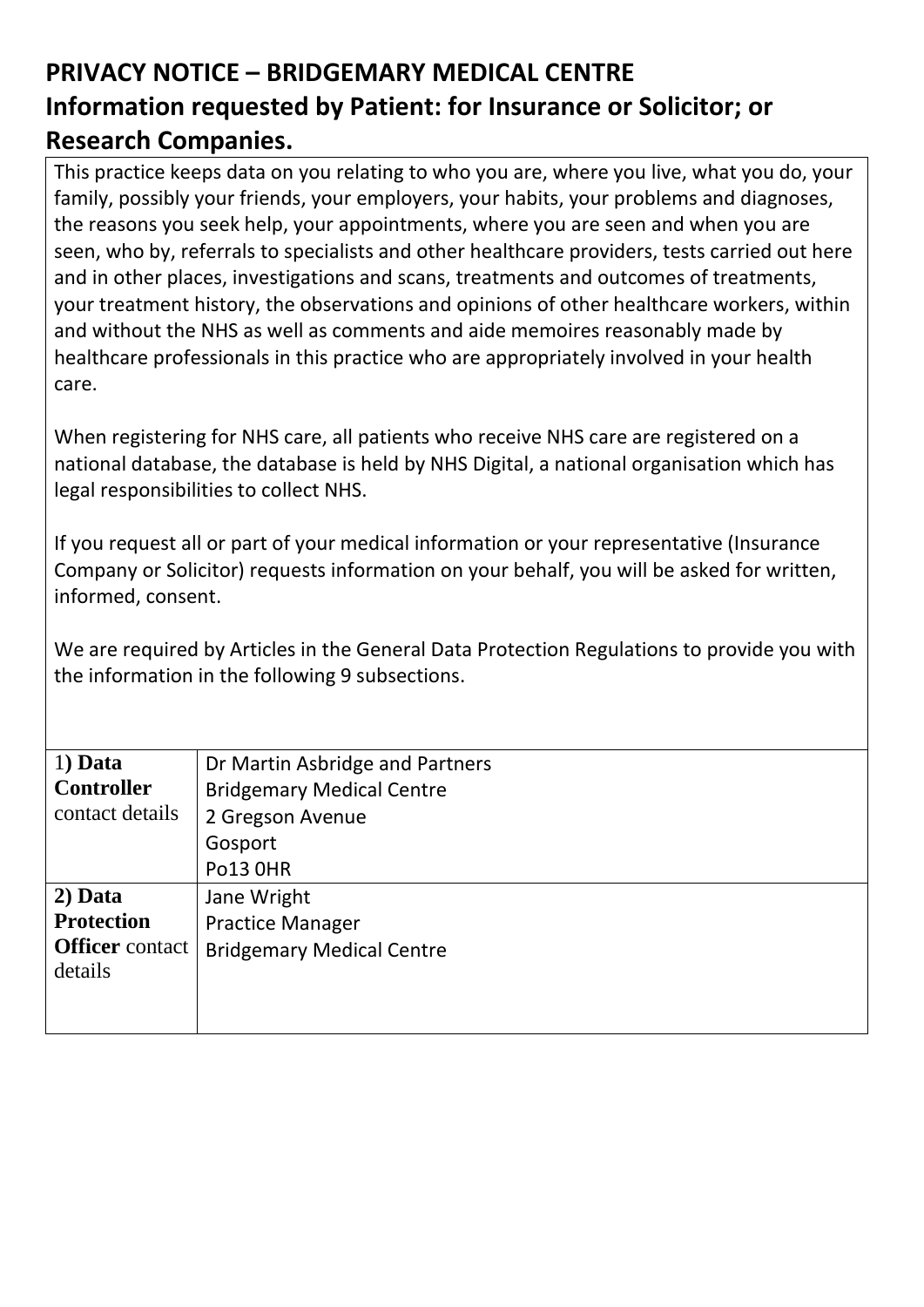## **PRIVACY NOTICE – BRIDGEMARY MEDICAL CENTRE Information requested by Patient: for Insurance or Solicitor; or Research Companies.**

| 3) <b>Purpose</b> of<br>the processing                                     | At the request of the patient for Personal Insurance or own use, or in the<br>patient taking part in a Research Study.                                                                                                                                                                                                                                                                                                                                                                                                                                                                |
|----------------------------------------------------------------------------|---------------------------------------------------------------------------------------------------------------------------------------------------------------------------------------------------------------------------------------------------------------------------------------------------------------------------------------------------------------------------------------------------------------------------------------------------------------------------------------------------------------------------------------------------------------------------------------|
| 4) Lawful<br><b>basis</b> for<br>processing                                | The processing of personal data to the patient or the patient's<br>representative is supported under the following Article 6 and 9 conditions<br>of the GDPR:<br>Article $6(1)(a)$ the individual has given clear consent for you to<br>process their personal data for a specific purpose'.<br>Article $9(2)(a)$ 'the data subject has given explicit consent to the<br>processing of those personal data for one or more specified<br>purposes"<br>Organisations and their employees will also respect and comply with their<br>obligations under the common law duty of confidence |
| 5) Recipient<br>or categories<br>of recipients<br>of the<br>processed data | If the Practice receives written, informed consent from a Patient for the<br>above processing of data the data will be shared with the specified<br>organisation.<br>The categories of data processed will be that which is<br>requested/understood to be required, by the Patient.                                                                                                                                                                                                                                                                                                   |
| 6) Rights to<br>object                                                     | You have the right to object to some or all the information being<br>processed under Article 21. Please contact the Data Controller or the<br>practice.                                                                                                                                                                                                                                                                                                                                                                                                                               |
| 7) Right to<br>access and<br>correct                                       | You have the right to access the data that is being shared and have any<br>inaccuracies corrected. There is no right to have accurate medical records<br>deleted except when ordered by a court of Law. Please contact the<br>practice.                                                                                                                                                                                                                                                                                                                                               |
| 8) Retention<br>period                                                     | The data will be retained in line with the law and national guidance.                                                                                                                                                                                                                                                                                                                                                                                                                                                                                                                 |